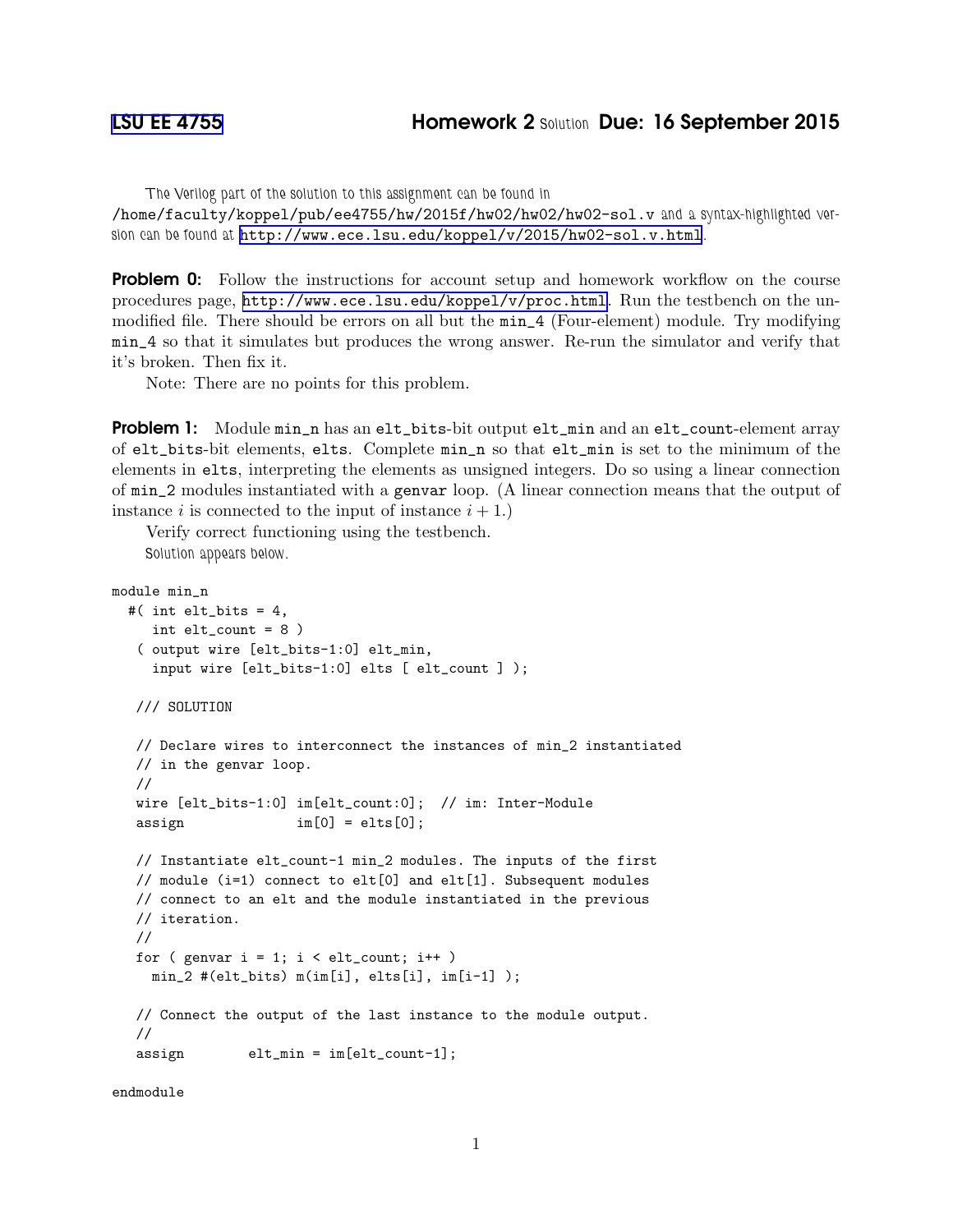**Problem 2:** Module min\_t is to have the same functionality as min\_n. Complete min\_t so that it recursively instantiates itself down to some minimum size. The actual comparison should be done by a min\_2 module.

Verify correct functioning using the testbench.

Solution appears below. In this solution recursion ends when elt\_count is 1, in which case the module output, elts\_min is connected directly to the module input, elts [0]. Otherwise two smaller min\_t modules are instantiated.

```
module min_t
#( int elt_bits = 4,
   int elt_count = 8 )
 ( output wire [elt_bits-1:0] elt_min,
   input [elt_bits-1:0] elts [ elt_count-1:0 ] );
/// SOLUTION
if ( elt_count == 1 ) begin
    // Recursion ends here with one elt. Of course, it is the
    // minimum. (And the maximum, and the average, and the median.)
    //
    assign elt_min = elts[0];
 end else begin
    // If there are at least two elements instantiate two smaller
    // modules.
    // Compute the number of elements to be handled by each
    // module. (Note that elt_count can be odd, which is why we need
    // a separate elt_hi and elt_lo.)
    //
    localparam int elt_hi = elt_count / 2;
    localparam int elt_lo = elt_count - elt_hi;
    // Wires for interconnection of modules.
    wire [elt_bits-1:0] minl, minh;
    // Recursively declare two modules.
    //
    min_t #(elt_bits,elt_hi) mhi(minl,elts[elt_count-1:elt_lo]);
    min_t #(elt_bits,elt_lo) mlo(minh,elts[elt_lo-1:0]);
    // Combine the output of the two modules above.
    //
   min_2 #(elt_bits) m2(elt_min,minl,minh);
```
end

endmodule

**Problem 3:** By default the synthesis script will synthesize each module for two array sizes, four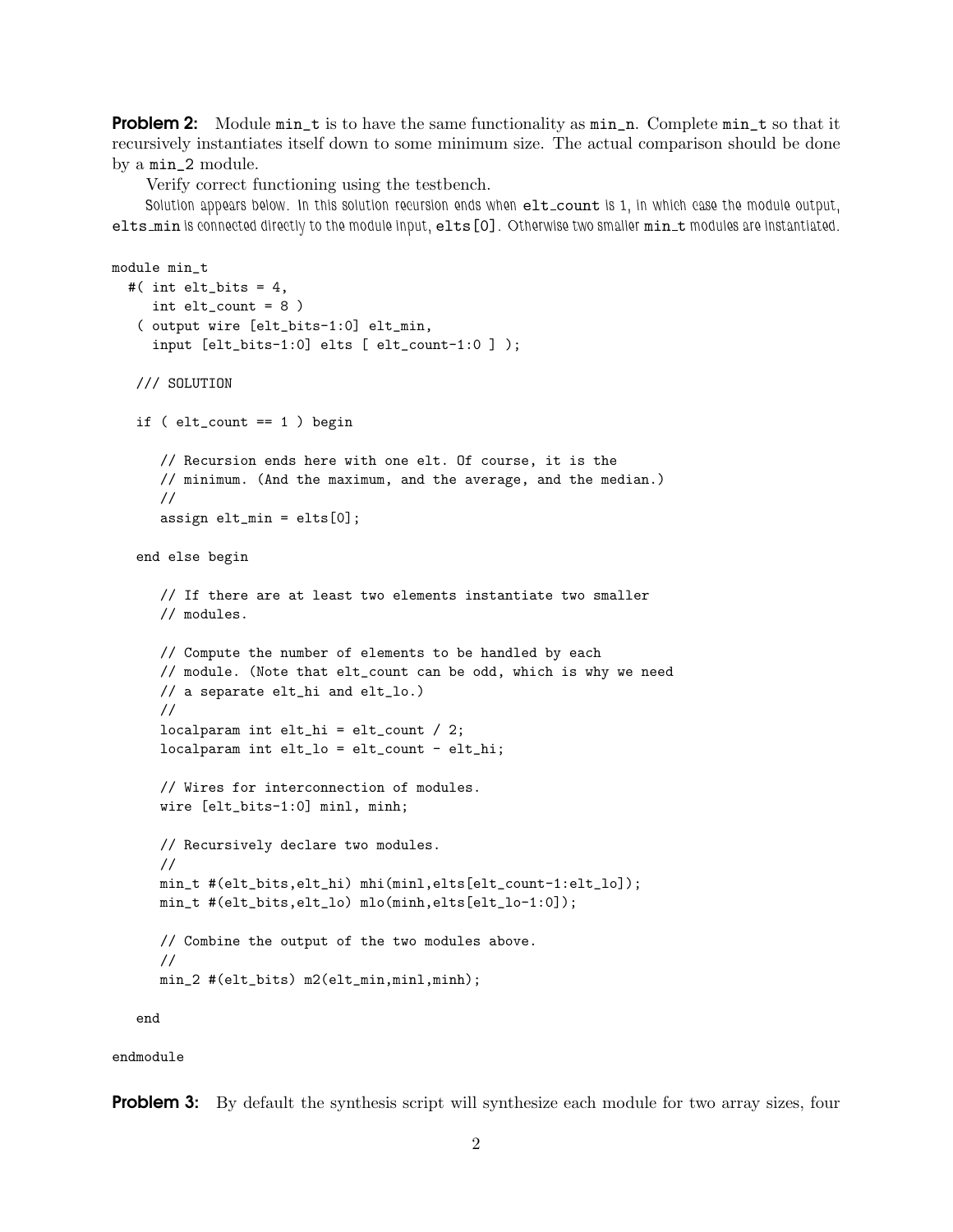elements and eight elements.

(*a*) Run the synthesis script unmodified. Use the command rc -files syn.tcl. Explain the differences in performance between the different modules.

The output of the synthesis script appears below.

We should expect the cost and performance of  $min_n$  and  $min_b$  to be about the since they should synthesize to the same hardware. That can be seen by comparing the if statement in min b to the assign in min 2: both will synthesize to a multiplexor. The behavioral  $for$  loop in  $min_b$  and the generate loop in  $min_m$  should interconnect those multiplexors in the same way. From the table below we see that the synthesis program output is consistent with our expectations.

We should expect the cost of  $min\_n$  and  $min\_t$  to be about the same since they have the same number of comparison units, they are just connected in a different order. But we should expect min\_t to be faster since the critical path is through  $\log_2 n$  min 2 modules. The delay numbers match our expectations for the eight-element version, but at four elements the linear versions are faster. One reason for this might be that for some reason, the synthesis program is using a higher-cost comparison unit in the linear versions, adding to their cost and improving their performance. In the four-element versions that added performance puts them ahead of the tree version. But for the eight-input versions the tree version is clearly faster.

*Possible Test Question:* Estimate the critical path in the tree and linear versions of the min units.

The second table below shows the synthesis of the modules at a much higher delay target so that the synthesis program will be optimizing primarily for area. In this case the both the cost and performance differences between the tree and linear versions meet our expectations.

| Area  | Delay  | Delay  |
|-------|--------|--------|
|       | Actual | Target |
| 8592  | 1416   | 100    |
| 14360 | 1367   | 100    |
| 14360 | 1367   | 100    |
| 25536 | 1935   | 100    |
| 29460 | 3712   | 100    |
| 29460 | 3712   | 100    |
|       |        |        |
| Area  | Delay  | Delay  |
|       | Actual | Target |
| 5180  | 2413   | 50000  |
| 5152  | 3280   | 50000  |
| 5152  | 3280   | 50000  |
| 11784 | 3609   | 50000  |
| 12176 | 7796   | 50000  |
| 12176 | 7796   | 50000  |
|       |        |        |

(*b*) Modify and re-run the synthesis script so that it synthesizes the modules with elt\_bits set to 1.

The synthesis program should do a better job on the behavioral and linear models in comparison to the tree model. Why do you think that is? *Hint: The 1-bit minimum module is equivalent to another common logic component that the synthesis program can handle well. Note: the phrase about the tree model was not in the original assignment.*

In the table below we see that with a 1-bit element size all three modules have identical cost and performance.

With a one-bit element size the circuit acts as an AND gate, and this is something the synthesis program can figure out. Since the synthesis program sees that  $\min$ n and  $\min$ b are performing AND operations it can apply the same kind of tree reduction technique that we incorporated by hand in  $min_t$ , and so all modules are the same.